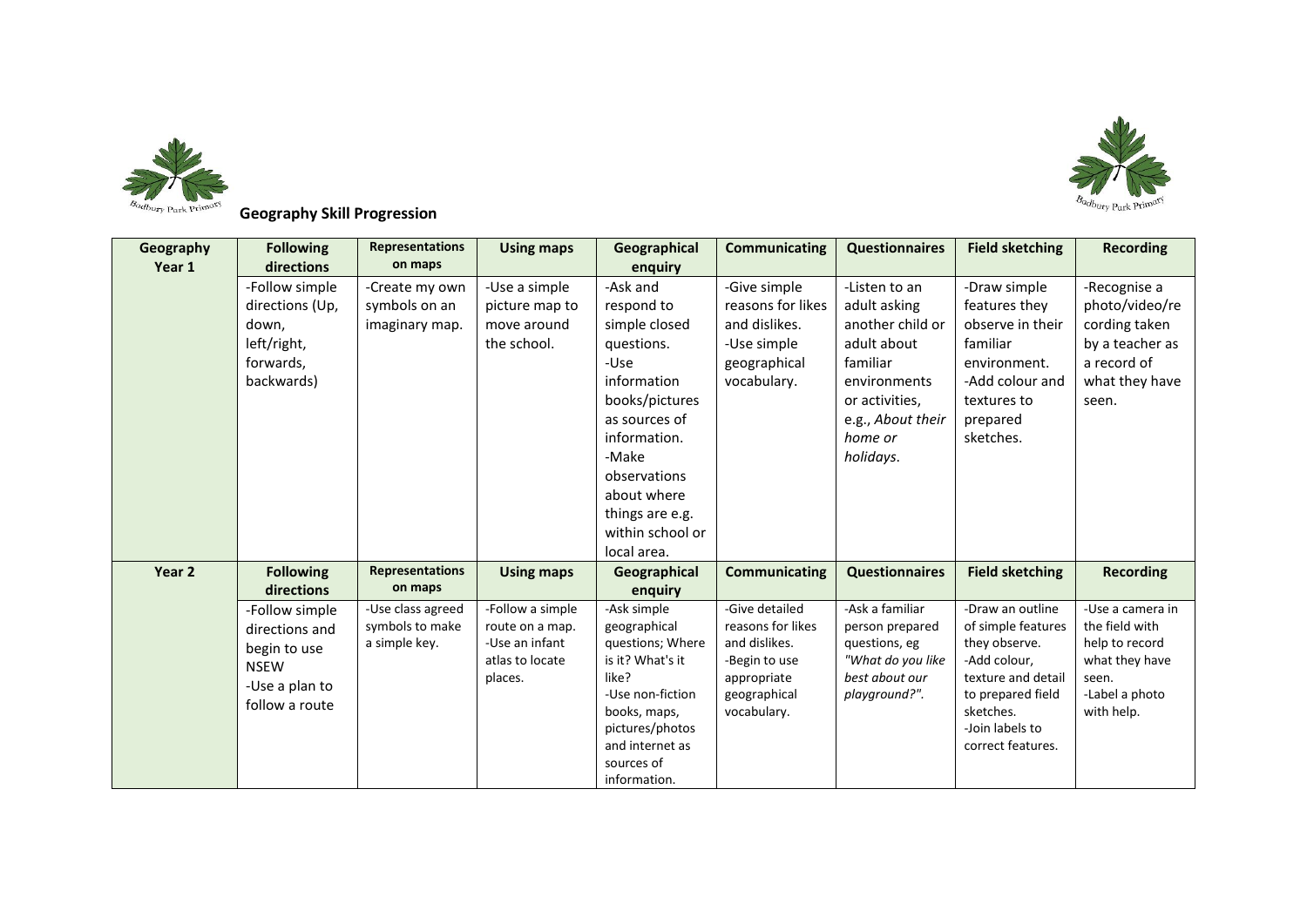| Year 3 | <b>Following</b>                | <b>Representations</b>            | <b>Using maps</b>            | -Make<br>appropriate<br>observations<br>about why things<br>happen.<br>-Make simple<br>comparisons<br>between features<br>of different<br>places.<br>Geographical | <b>Communicating</b>       | <b>Questionnaires</b>             | <b>Field sketching</b>         | <b>Recording</b>                |
|--------|---------------------------------|-----------------------------------|------------------------------|-------------------------------------------------------------------------------------------------------------------------------------------------------------------|----------------------------|-----------------------------------|--------------------------------|---------------------------------|
|        | directions                      | on maps                           |                              | enquiry                                                                                                                                                           |                            |                                   |                                |                                 |
|        | -Use 4 compass                  | -Understand                       | -Locate places               | -Ask/initiate                                                                                                                                                     | -Identify and              | -Ask questions                    | -Draw a sketch                 | -Point out                      |
|        | points to                       | why a key is                      | on larger scale              | geographical                                                                                                                                                      | explain                    | and record                        | of a simple                    | useful views/                   |
|        | follow/give                     | needed.                           | maps e.g. map                | questions.                                                                                                                                                        | different views            | some of what I                    | feature from                   | views/sounds                    |
|        | directions:<br>-Use letters/no. | -Use standard                     | of Europe.                   | -Analyse<br>evidence and                                                                                                                                          | of people                  | found out, e.g.                   | observation or                 | to                              |
|        | co-ordinates to                 | symbols.                          | -Recognise<br>world map as a | begin to draw                                                                                                                                                     | including<br>themselves.   | talking to a<br>builder about     | photo.<br>-Add colour,         | photograph/rec<br>ord for their |
|        | locate features                 |                                   | flattened globe.             | conclusions e.g.                                                                                                                                                  | -Explore                   | where materials                   | texture and                    | investigation.                  |
|        | on a map.                       |                                   |                              | make                                                                                                                                                              | geographical               | come from.                        | detail to own                  | -Add titles and                 |
|        |                                 |                                   |                              | comparisons                                                                                                                                                       | issues through             | -Use a simple                     | field sketches.                | labels to photos                |
|        |                                 |                                   |                              | between two                                                                                                                                                       | discussion or              | database to                       | -Add title and                 | giving date and                 |
|        |                                 |                                   |                              | locations using                                                                                                                                                   | through drama              | present                           | descriptive                    | location.                       |
|        |                                 |                                   |                              | photos/                                                                                                                                                           | using role play            | findings.                         | labels with help               |                                 |
|        |                                 |                                   |                              | pictures,                                                                                                                                                         | e.g. views on              |                                   |                                |                                 |
|        |                                 |                                   |                              | temperatures in                                                                                                                                                   | building new               |                                   |                                |                                 |
|        |                                 |                                   |                              | different                                                                                                                                                         | quarry                     |                                   |                                |                                 |
|        |                                 |                                   |                              | locations.                                                                                                                                                        |                            |                                   |                                |                                 |
| Year 4 | <b>Following</b>                | <b>Representations</b><br>on maps | <b>Using maps</b>            | Geographical                                                                                                                                                      | Communicating              | <b>Questionnaires</b>             | <b>Field sketching</b>         | <b>Recording</b>                |
|        | directions                      |                                   |                              | enquiry                                                                                                                                                           |                            |                                   |                                |                                 |
|        | -Use 8 compass                  | -Start to                         | -Locate places               | -Ask and                                                                                                                                                          | -Identify and              | -Suggest                          | -Pick out the                  | -Suggest what<br>to record to   |
|        | points;<br>-Use letter/no.      | recognise<br>symbols on an        | on a wide range<br>of maps   | respond to<br>questions and                                                                                                                                       | explain<br>different views | questions to ask<br>as part of an | key lines and<br>features of a | provide useful                  |
|        | co-ordinates to                 | OS map.                           | (globes, maps                | offer my own                                                                                                                                                      | of people                  | investigation.                    | view in the field              | evidence for                    |
|        | locate features                 |                                   | of the world,                | ideas.                                                                                                                                                            | including                  | -Record the                       | using a                        | their                           |
|        | on a map                        |                                   | junior atlases).             | -Analyse                                                                                                                                                          | themselves.                | main points                       | viewfinder to                  | investigations.                 |
|        | confidently                     |                                   |                              | evidence and                                                                                                                                                      |                            | shortly after a                   | help.                          |                                 |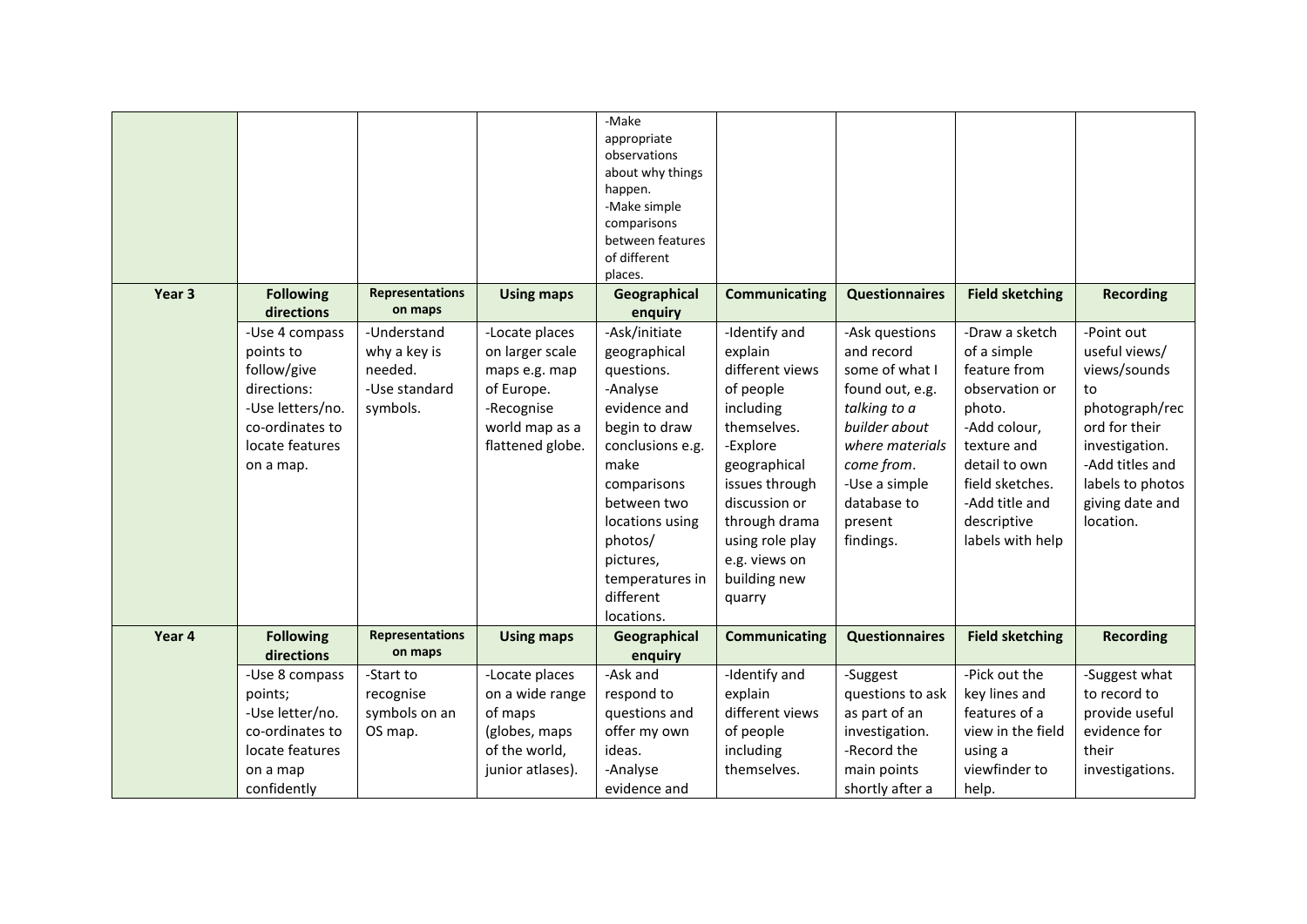| Year 5 | <b>Following</b>            | <b>Representations</b>    | -Use the index<br>and contents<br>page within<br>atlases to locate<br>places.<br><b>Using maps</b> | draw<br>conclusions e.g.<br>make<br>comparisons<br>between<br>locations<br>photos/pictures<br>/ maps<br>Geographical | <b>Communicating</b>           | talk e.g. Asks<br>questions to a<br>policeman<br>about road<br>safety issues in<br>a town.<br>-Use a database<br>to present<br>findings.<br><b>Questionnaires</b> | -Annotate my<br>sketch with<br>descriptive and<br>explanatory<br>labels.<br>-Add title,<br>location and<br>direction to<br>sketch.<br><b>Field sketching</b> | -Use a camera<br>independently<br>-Locate a photo<br>on a map and<br>annotate the<br>photo.<br><b>Recording</b> |
|--------|-----------------------------|---------------------------|----------------------------------------------------------------------------------------------------|----------------------------------------------------------------------------------------------------------------------|--------------------------------|-------------------------------------------------------------------------------------------------------------------------------------------------------------------|--------------------------------------------------------------------------------------------------------------------------------------------------------------|-----------------------------------------------------------------------------------------------------------------|
|        | directions<br>-Use 6 figure | on maps<br>-Recognise and | -Read the scale                                                                                    | enquiry<br>-Suggest                                                                                                  | -Give increased                | -Prepare and                                                                                                                                                      | -Select field                                                                                                                                                | -Select                                                                                                         |
|        | grid references             | use atlas                 | on contour lines                                                                                   | questions for                                                                                                        | detail of views,               | carry out                                                                                                                                                         | sketching from                                                                                                                                               | recording/                                                                                                      |
|        | to locate                   | symbols.                  | on an OS map.                                                                                      | investigating                                                                                                        | give detailed                  | interview,                                                                                                                                                        | a range of                                                                                                                                                   | photography                                                                                                     |
|        | features on a<br>map.       |                           | I can use atlases<br>to find out                                                                   | and anticipate<br>findings                                                                                           | reasons<br>influencing         | sometimes in a<br>formal                                                                                                                                          | techniques for<br>an                                                                                                                                         | from a range of<br>techniques as                                                                                |
|        | -Use latitude               |                           | about other                                                                                        | -Use primary                                                                                                         | views and how                  | situation.                                                                                                                                                        | investigation.                                                                                                                                               | the most                                                                                                        |
|        | and longitude               |                           | features of                                                                                        | and secondary                                                                                                        | they are                       | -Evaluate the                                                                                                                                                     | -Annotate                                                                                                                                                    | appropriate for                                                                                                 |
|        | on atlas maps.              |                           | places. (e.g.<br>mountain                                                                          | sources of<br>evidence to                                                                                            | justified and<br>present their | quality of the<br>evidence.                                                                                                                                       | sketches to<br>describe and                                                                                                                                  | the evidence<br>they need.                                                                                      |
|        |                             |                           | regions,                                                                                           | investigate                                                                                                          | findings both                  |                                                                                                                                                                   | explain                                                                                                                                                      | -Use editing                                                                                                    |
|        |                             |                           | weather                                                                                            | places with                                                                                                          | graphically and                |                                                                                                                                                                   | geographical                                                                                                                                                 | techniques to                                                                                                   |
|        |                             |                           | patterns)                                                                                          | more emphasis                                                                                                        | in writing.                    |                                                                                                                                                                   | processes and                                                                                                                                                | make a                                                                                                          |
|        |                             |                           |                                                                                                    | on the larger<br>scale;                                                                                              |                                |                                                                                                                                                                   | patterns.                                                                                                                                                    | presentation<br>recording/edit                                                                                  |
|        |                             |                           |                                                                                                    | contrasting and                                                                                                      |                                |                                                                                                                                                                   |                                                                                                                                                              | photographs                                                                                                     |
|        |                             |                           |                                                                                                    | distant places                                                                                                       |                                |                                                                                                                                                                   |                                                                                                                                                              | -Evaluate the                                                                                                   |
|        |                             |                           |                                                                                                    | -Analyse                                                                                                             |                                |                                                                                                                                                                   |                                                                                                                                                              | quality of the                                                                                                  |
|        |                             |                           |                                                                                                    | evidence and<br>draw                                                                                                 |                                |                                                                                                                                                                   |                                                                                                                                                              | evidence I<br>collect this way.                                                                                 |
|        |                             |                           |                                                                                                    | conclusions                                                                                                          |                                |                                                                                                                                                                   |                                                                                                                                                              |                                                                                                                 |
|        |                             |                           |                                                                                                    | e.g. from field                                                                                                      |                                |                                                                                                                                                                   |                                                                                                                                                              |                                                                                                                 |
|        |                             |                           |                                                                                                    | work data on                                                                                                         |                                |                                                                                                                                                                   |                                                                                                                                                              |                                                                                                                 |
|        |                             |                           |                                                                                                    | land use<br>comparing land                                                                                           |                                |                                                                                                                                                                   |                                                                                                                                                              |                                                                                                                 |
|        |                             |                           |                                                                                                    | use/                                                                                                                 |                                |                                                                                                                                                                   |                                                                                                                                                              |                                                                                                                 |